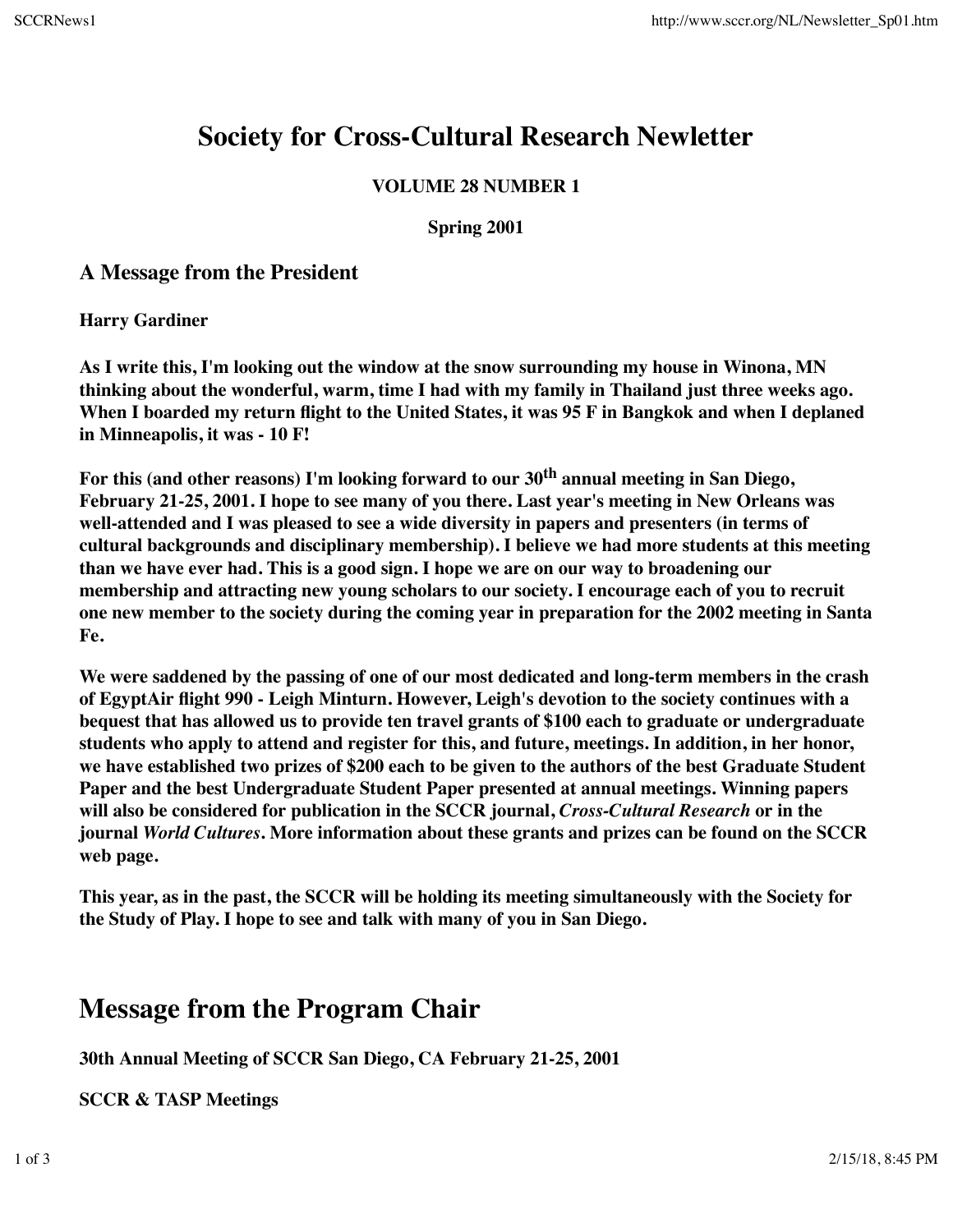**Feb 21-25, 2001**

**Activities for the meeting have progressed well. SCCR has 13 sessions planned plus a similar number from the TASP (The Association for the Study of**

**Play) group. We will have 4 concurrent sessions on Thursday, and 5 concurrent sessions on Friday and Saturday. About 45 people have signed up for the banquet so far, and we have about 80 registrants with a similar number forTASP. On Thursday afternoon, TASP will have a keynote speaker, and Harry Gardiner will give the SCCR Presidential Address after the banquet on Friday night.**

**Session topics are as follows:**

**New Research on Female Status and Sex Mental Health Play and its meanings Cross-Cultural Studies of Socialization The "Self" and Ethnicity Cross-Cultural Studies of Health Risk Behavior Cross-Cultural Studies of Illness and Healing Parenting Cross-Culturally War and Conflict Morals and Values Sociological and Anthropological Cross-Cultural Studies Cross-Cultural Studies of Refugees Culture and Cognition Seminar Workshop: Culture Matters: Communities that Care Cross-Cultural Studies of Education It will also be a truly international and cross-cultural meeting; we have people coming from Europe, Asia, Africa, and Australia.**

**The sight-seeing in San Diego should be very good as well. We are 25 miles from Mexico, and San Diego's Old Town and Sea World are within walking distance.**

**Hope to see you all there.**